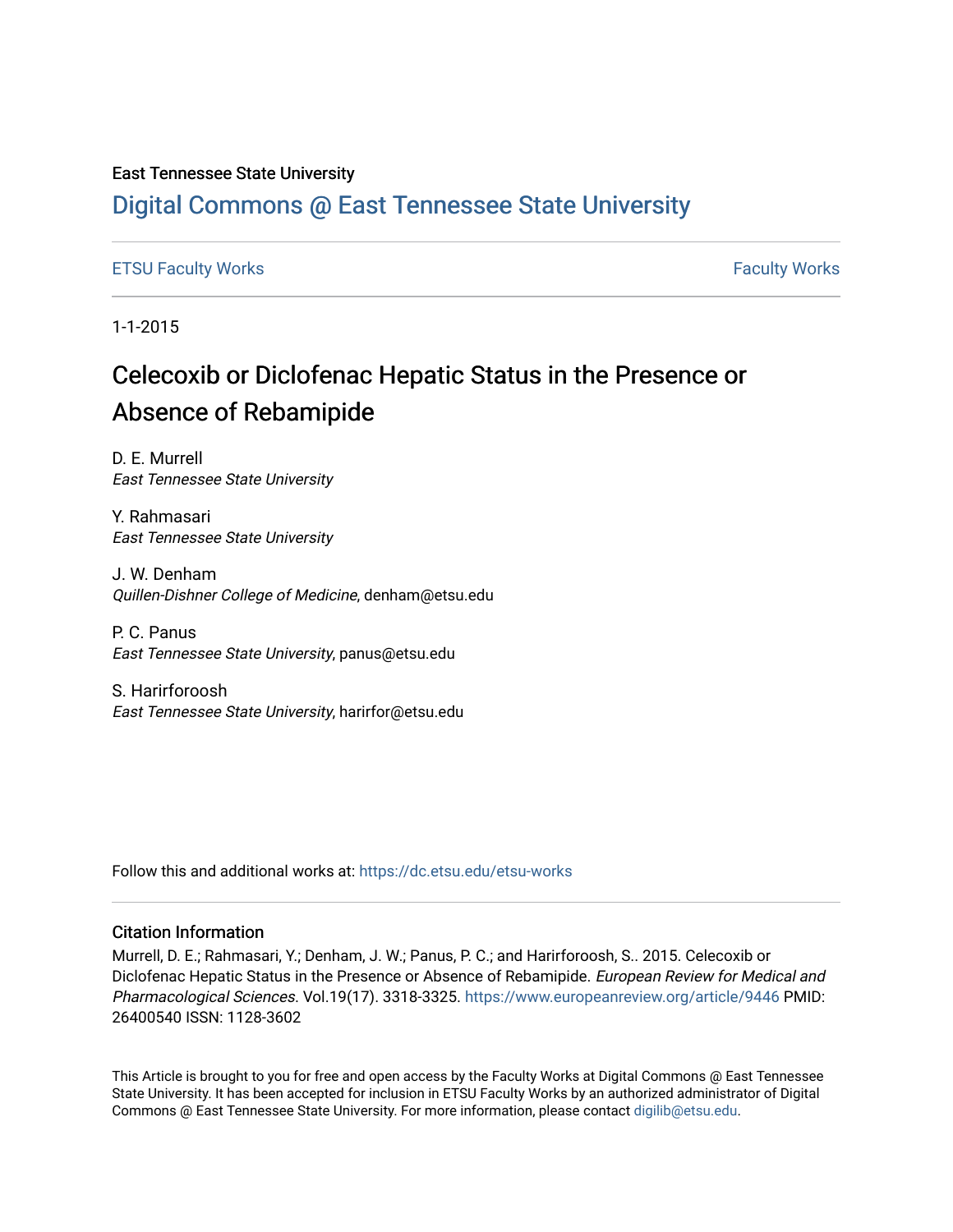# Celecoxib or Diclofenac Hepatic Status in the Presence or Absence of Rebamipide

# Copyright Statement

This work is licensed under a [Creative Commons Attribution-NonCommercial-NoDerivatives 4.0](http://creativecommons.org/licenses/by-nc-nd/4.0/)  [International License](http://creativecommons.org/licenses/by-nc-nd/4.0/) 

# Creative Commons License



This work is licensed under a [Creative Commons Attribution-NonCommercial-No Derivative Works 4.0](https://creativecommons.org/licenses/by-nc-nd/4.0/)  [International License.](https://creativecommons.org/licenses/by-nc-nd/4.0/)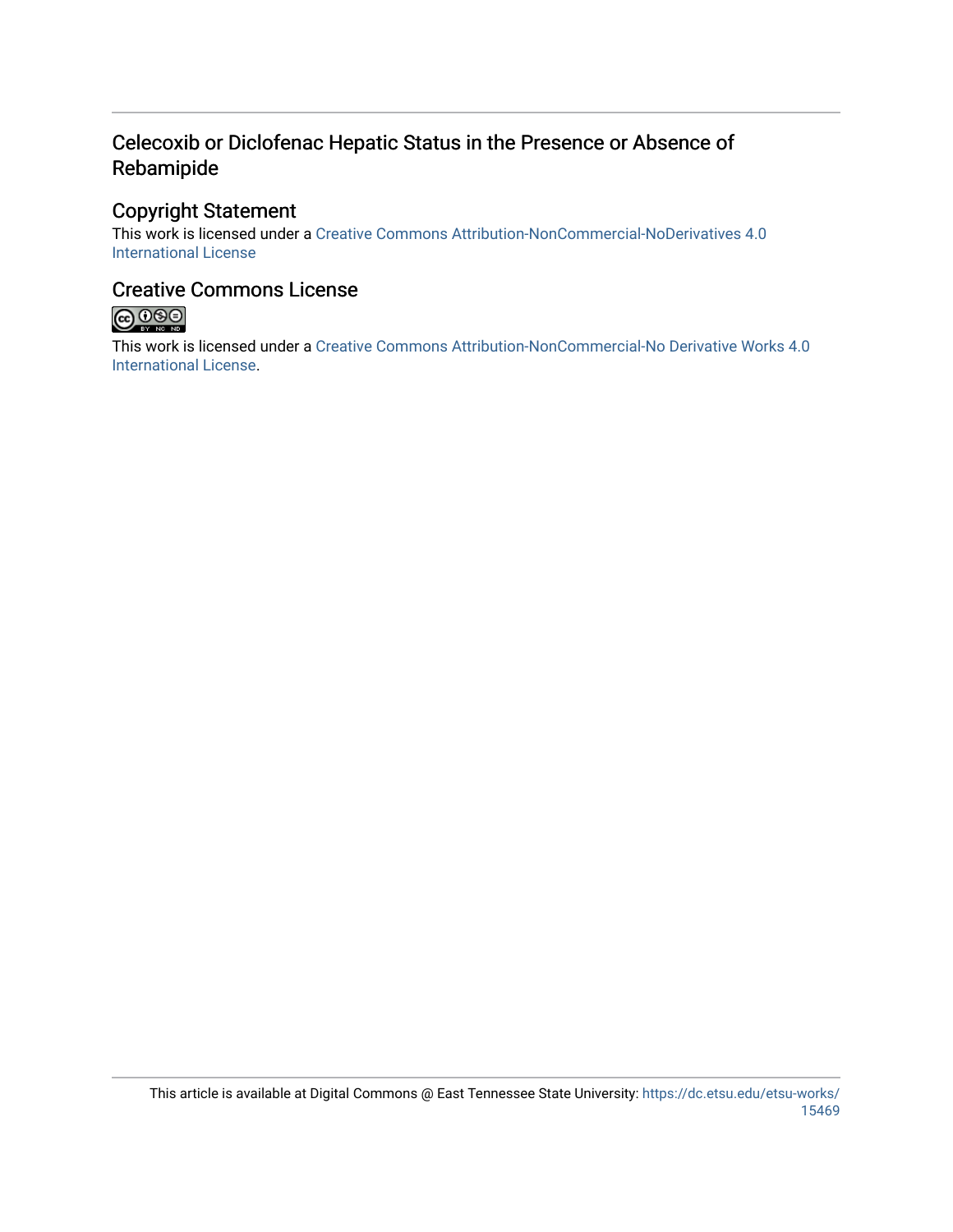# *Celecoxib or diclofenac hepatic status in the presence or absence of rebamipide*

*D.E. MURRELL1, Y. RAHMASARI 2, J.W. DENHAM3, P.C. PANUS1, S. HARIRFOROOSH1*

*1Department of Pharmaceutical Sciences, Gatton College of Pharmacy, East Tennessee State University, Johnson City, TN, USA*

*2Gatton College of Pharmacy, East Tennessee State University, Johnson City, TN, USA 3Department of Pathology, Quillen College of Medicine, East Tennessee State University, Johnson City, TN, USA*

*Abstract. –* **OBJECTIVE: Utilization of nonsteroidal anti-inflammatory drugs (NSAIDs), such as diclofenac, can produce gastrointestinal ulceration. Thus, cyclooxygenase-2-selective inhibitors, such as celecoxib, and protective agents (e.g. rebamipide) have been employed to alleviate harmful NSAID effects. This study sought to explore the influence of rebamipide on the hepatic outcomes following administration of two commonly prescribed NSAIDs.**

**MATERIALS AND METHODS: Rats were given either vehicle or rebamipide (30 mg/kg) orally twice daily for two days, then on the third day respective groups were dosed with either vehicle, celecoxib (40 mg/kg), or diclofenac (10 mg/kg) in addition to a respective dose of vehicle or rebamipide. Livers were collected on day 4 following euthanasia. Hepatic tissue was examined via histopathology and assayed for oxidative stress and specific NSAID concentration.**

**RESULTS: The liver sections were found to be free from structural changes. Oxidative stress biomarkers, reduced glutathione and malondialdehyde, were discovered to be unaltered among the groups tested. The hepatic NSAID concentrations were not significantly affected by the presence of rebamipide.**

**CONCLUSIONS: The concomitant administration of rebamipide does not influence the hepatic condition of rats administered either celecoxib or diclofenac at the dosages and over the time course examined.**

*Key Words:*

*Celecoxib, Cyclooxygenase, Diclofenac, Liver, NSAIDs, Rebamipide.*

# *Introduction*

A wide range of conditions from arthritis to muscular strains are treated using nonsteroidal anti-inflammatory drugs (NSAIDs)<sup>1,2</sup>. Cyclooxygenase (COX) which exists in two primary isoforms, COX-1 (a constitutively produced enzyme) and COX-2 (an enzyme upregulated during the inflammatory response), is the therapeutic drug target inhibited by NSAID administration. As COX is inhibited, the anti-inflammatory and analgesic effects of NSAIDs are produced through a reduction in prostaglandin<sup>3-6</sup>.

NSAIDs are classified based on COX isoform selectivity. Most NSAIDs fall into the category of non-selective inhibitors (e.g. diclofenac), which show no preferential inhibition of isoforms; while those NSAIDs which inhibit COX-2 with greater specificity are labeled COX-2 selective inhibitors, such as celecoxib<sup>1,6-8</sup>. NSAIDs are known to produce gastrointestinal adverse effects; thus, various methods of side effect alleviation have been devised from the use of co-administered drugs, misoprostol, histamine  $H_2$ -receptor antagonists, and proton pump inhibitors, to the use of COX-2-selective inhibitors which have a lesser gastric adverse effect profile compared to non-selective inhibitors<sup>1,2,9</sup>.

Although not approved by the Food and Drug Administration for usage in the United States, rebamipide is a gastroprotective agent used in Japan for the prophylaxis of NSAID-induced gastritis by stimulating prostaglandin synthesis and thereby protecting the gastric mucosa against damage<sup>10-13</sup>. The use of rebamipide along side NSAID administration has been shown to prevent gastric damage; furthermore, it has been discovered that rebamipide suppresses celecoxib-induced apoptosis, which may explain its protective effects against ulcers, along with an effectiveness against Behcet's syndrome<sup>11,14</sup>. Although used as a gastroprotectant, rebamipide administration has been associated with gastrointestinal side effects, such as diarrhea or nausea $12,14$ .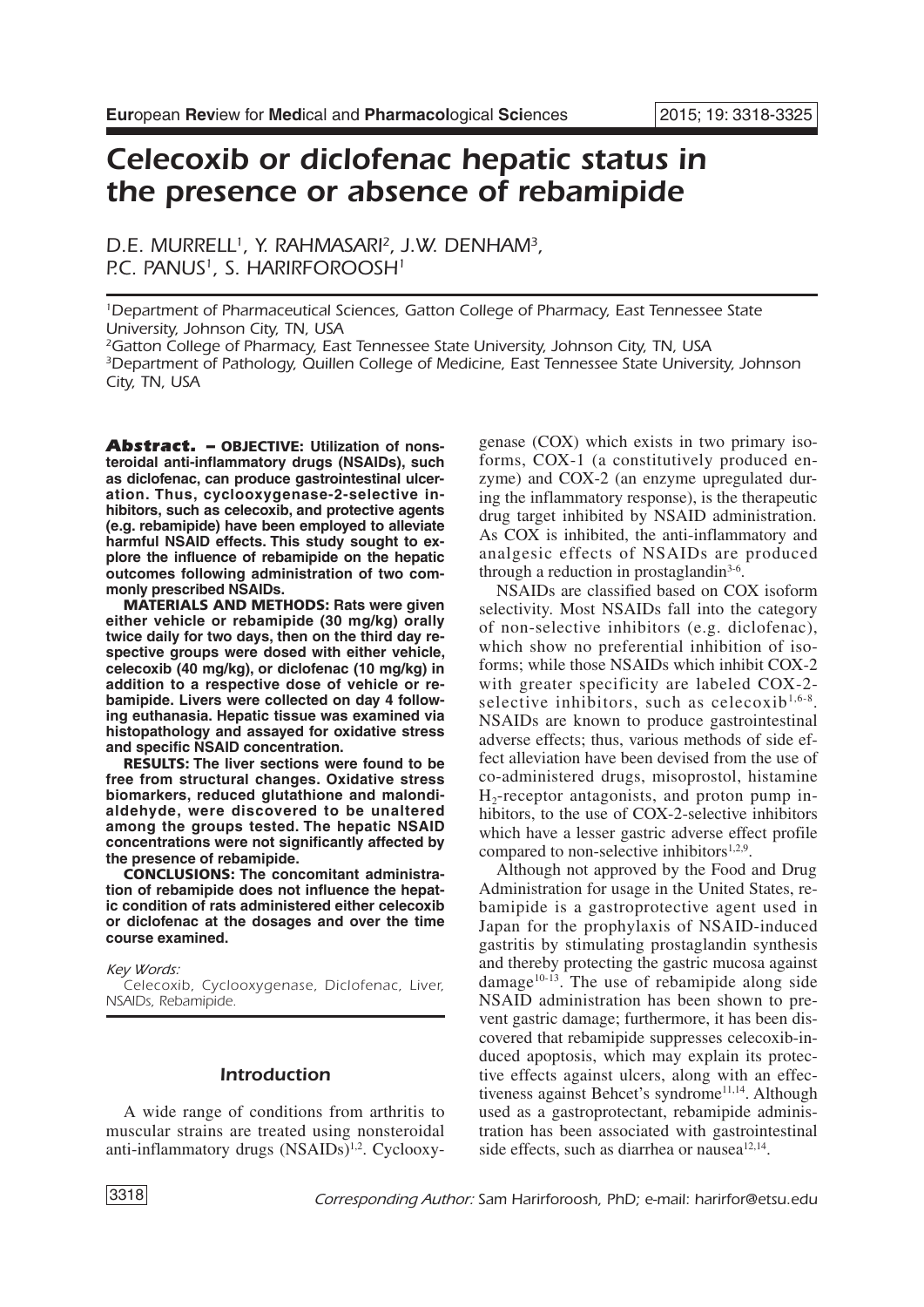As both NSAIDs have shown the ability to elicit oxidative stress $15-17$ , thus these parameters will be examined. Increased oxidative stress is a detrimental condition which can lead to cellular or tissue dysfunction. Produced during routine cellular metabolism and handling of xenobiotics, free radicals are various reactive molecules which can damage cellular structure<sup>18,19</sup>. Reduced glutathione (GSH) present within cells typically acts as an antioxidant which sequesters reactive species; while malondialdehyde is formed as a result of peroxidation of lipids by free radicals<sup>20,21</sup>. Thus, both GSH and malondialdehyde can be used as biomarkers for the detection of changes in oxidative stress levels<sup>15,22,23</sup>.

Celecoxib and diclofenac are metabolized in the liver primarily by cytochrome P-450 (CYP) 3A4 and CYP2C97,24; while rebamipide undergoes hydroxylation by hepatic CYP3A4 in humans<sup>13,25</sup>. Although both celecoxib and diclofenac have shown the capability of causing changes in the liver $15,26$ , no study has been conducted to investigate the effects of rebamipide on the hepatic outcomes of either NSAID. The influence of concomitant rebamipide on the liver during celecoxib or diclofenac administration was examined using liver samples collected in the course of a previous study conducted by our laboratory<sup>4</sup>.

# *Materials and Methods*

### *Chemicals*

All HPLC grade chemicals (acetonitrile, glacial acetic acid, iso-octane, 2-propanol, sulfuric acid, triethylamine, and water) were obtained from Fischer Scientific Laboratory in Fair Lawn, NJ. Drug compounds, celecoxib, diclofenac, rebamipide, and methyl cellulose, were purchased from Toronto Research Chemicals, Inc. (North York, ON, Canada), MP Biomedical (Solon, OH, USA), Tokyo Chemical Industry, Co., Ltd (Tokyo, Japan), and Science Stuff, Inc. (Austin, TX, USA), respectively. The HPLC internal standards (IS), ibuprofen and flufenamic acid, were purchased from Sigma-Aldrich (St. Louis, MO, USA).

# *Animals and Drug Administration*

Experiments were conducted using male Sprague-Dawley rats according to a protocol approved by the University Committee on Animal Care at East Tennessee State University, TN, USA.

#### *Study Design*

A complete description of the study design is presented in a prior study completed in our lab<sup>4</sup>. Briefly, rats were randomized into six groups. On the first and second days, 3 groups received oral doses of vehicle and 3 groups received rebamipide (30 mg/kg), twice daily. On the third day, the vehicle groups received another dose of vehicle then after 10 minutes a single dose of 40 mg/kg celecoxib (vehicle+celecoxib), 10 mg/kg diclofenac (vehicle+diclofenac), or vehicle (vehicle+vehicle). Also on day 3, the rebamipide groups received another dose of rebamipide then after 10 minutes a dose of celecoxib (rebamipide+celecoxib), diclofenac (rebamipide+diclofenac), or vehicle (rebamipide+vehicle). Rats were euthanized on day four and harvested livers were kept at –80 °C until analysis.

The celecoxib dosage was selected based upon the highest anti-inflammatory effect seen in a previous study<sup>27</sup>. This dosage has also been shown to significantly alter urinary electrolyte levels<sup>28</sup>. The 10 mg/kg per day dose of diclofenac was chosen as a therapeutic equivalent to the 40 mg/kg celecoxib dose. A twice-a-day 30 mg/kg rebamipide dose has been reported as a prophylactic of gastric lesions during aspirin administrations<sup>29</sup>.

#### *Histopathological Examination*

In preparation for examination of histopathology, liver sections (5 µm) were embedded in paraffin and stained with hematoxylin and eosin. A certified pathologist blinded to the treatment groups evaluated the liver sections for tissue necrosis and inflammation.

#### *Oxidative Stress Assessment*

#### *Reduced-Glutathione Measurement*

An Arbor Assay GSH Colorimetric Detection Kit (Ann Arbor, MI, USA) was utilized to determine the hepatic levels of GSH. Experiments were carried out in accordance with manufacturer's instructions.

#### *Thiobarbituric Acid Reactive Species Measurement*

The concentration of malondialdehyde present in each rat liver was investigated using a Cayman Chemical Company Thiobarbituric Acid Reactive Species Assay Kit (Ann Arbor, MI, USA). The assay was conducted according to the manufacturer's instructions.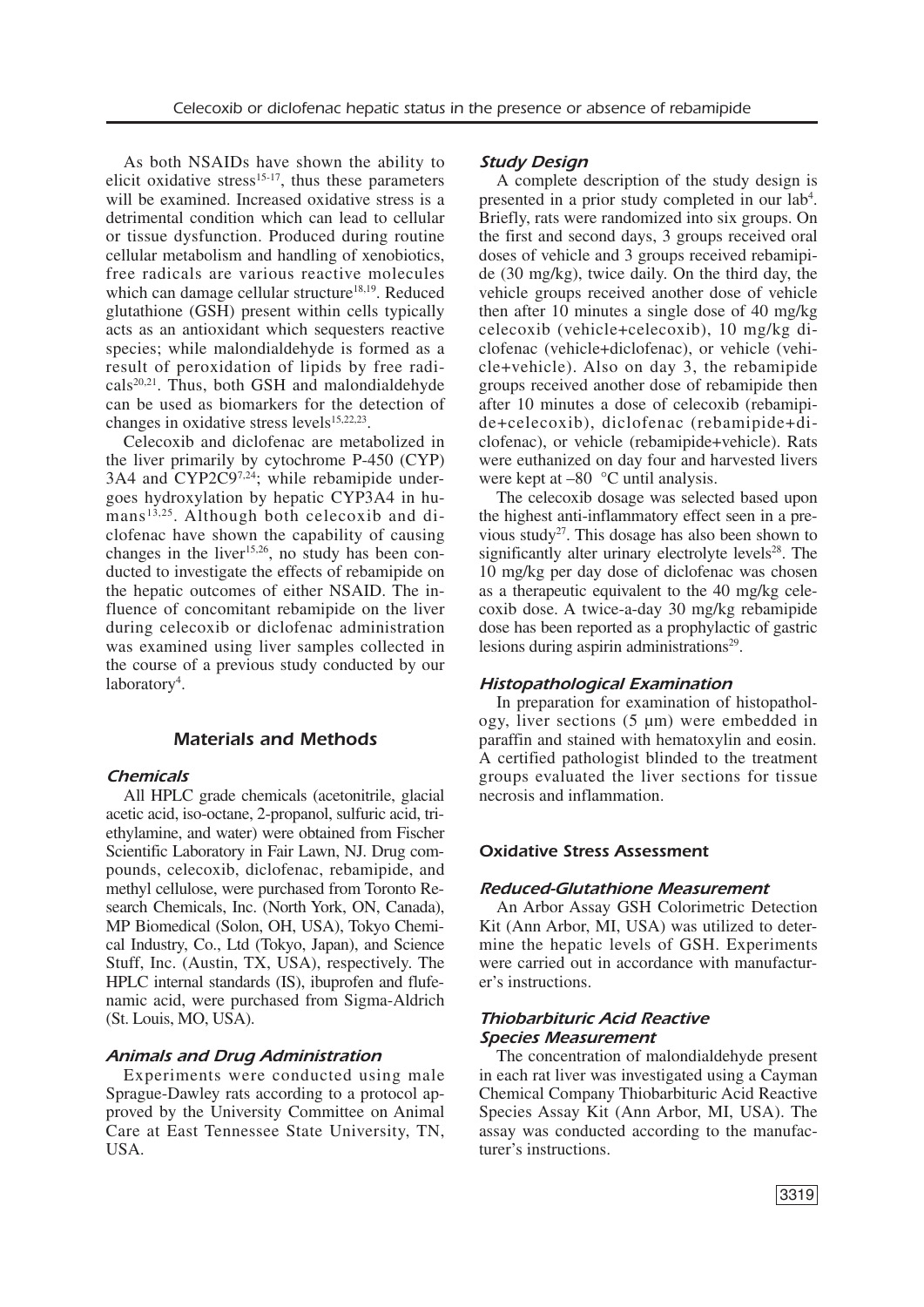# *Chromatographic Conditions*

#### *Sample Preparation*

In order to assay the livers for drug concentration, a sample was collected from each liver and weighed. A 2:1 ratio of water in microliters to liver sample weight in milligrams was homogenized using a PowerGen 700 homogenizer (Fisher Scientific, Pittsburgh, PA, USA).

# *Analysis Equipment and Solution Preparation*

Hepatic NSAID concentrations were assayed using a HPLC system (Shimadzu, Tokyo, Japan) equipped with a LC020AB solvent delivery system, a SIL-20A HT auto-sampler, a SPD-M20A photodiode detector (celecoxib; 254 nm and diclofenac; 280 nm), a CBM-20A communication bus, a DGU-20A3 vacuum degasser, and a CTO-20A column oven (C18 analytical column,  $100 \times 4.6$  mm, 2.6 µm; Phenomenex, Torrance, CA, USA for celecoxib and C18 analytical column,  $50 \times 4.6$  mm, 2.6 µm; Shimadzu, Tokyo, Japan for diclofenac). The sample organic phases were evaporated to dryness using a CentriVap concentrator (Lab Conoco, Kansas City, MO, USA) set at 50 °C.

The mobile phase for celecoxib was composed of acetonitrile, water, acetic acid, and triethylamine in a respective ratio of 47:53:0.1:0.03. The mobile phase was filtered using 0.5  $\mu$ m nylon filters. The celecoxib standard curve was created using a stock solution consisting of 10 mg of celecoxib in 100 mL mobile phase giving a 100,000 ng/mL concentration. The IS (internal Standard) for celecoxib was ibuprofen dissolved in mobile phase (10 mg in 100 mL mobile phase) yielding a 100,000 ng/mL concentration.

The diclofenac mobile solution consisted of 0.5 µm nylon filtered acetonitrile, water, and acetic acid in a 50:50:0.25 ratio. The diclofenac stock solution was 50,000 ng/mL diclofenac dissolved in methanol (10 mg in 200 mL methanol). An IS stock solution was composed of flufenamic acid (10 mg in 10 mL acetonitrile then further diluted 100 fold) in a concentration of 10,000 ng/mL.

#### *Hepatic Celecoxib Extraction*

Hepatic celecoxib levels were determined using a previously reported method modified for liver<sup>30</sup>. The celecoxib stock solution was serially diluted in mobile phase (100,000, 25,000, 5,000, 2,500, 1,000, 500, 250, 100, 50, and 25 ng/mL) to create a standard calibration curve. One hundred microliters of the respective concentrations and 100 µL IS were added to 100 µL of blank liver homogenate. Samples were extracted using 0.6 M sulfuric acid  $(200 \mu L)$  and 5 mL iso-octane propanol (95:5) and vortexed for 30 seconds. Samples were centrifuged for five minutes at (2,500 g) then placed in a dry ice/ethanol bath to freeze the aqueous phases. Organic phases were removed to a clean tube then evaporated to dryness. Following reconstitution in 200 µL mobile phase, 100 µL were injected into the HPLC system with 15-minute runs with a 1 mL/min flow rate. This method yielded a 25 ng/g lower limit of detection (LLD) and a lower limit of quantitation (LLQ) of 250 ng/g with coefficient of variation (CV) of 21.5%.

#### *Hepatic Diclofenac Extraction*

HPLC detection of diclofenac was conducted using a liver-specific modification of a method described by el-Sayed et al<sup>31</sup>. Diclofenac stock solution was diluted with methanol to create the standard curve (50,000, 25,000, 10,000, 5,000, 2,500, 1000, 500, 250, 100, 50 ng/mL). Briefly, 100 µL of blank liver homogenate were spiked with a corresponding 100 µL standard concentration. Fifty microliters of IS was then added to all followed by 2 mL acetonitrile. Following a one minute vortex, samples were centrifuged at 2,500 g for 15 minutes. Organic phases were removed to a clean tube then evaporated. Samples were reconstituted with 200 uL mobile phase then 100 µL was injected into the HPLC system with a flow rate of 0.75 mL/min over 15 minutes. The diclofenac assay provided a LLD of 50 ng/g and a LLQ of 100 ng/g with a CV of 3.49%.

#### *Statistical Analysis*

Presented as mean ± standard error of the mean, biomarker data was analyzed with oneway ANOVA and hepatic drug concentrations, celecoxib and diclofenac, were examined for significance using the Student's *t*-test. The drug concentration data was also tested for outliers using SPSS software (IBM Corporation, Armonk, NY, USA). *p* < 0.05 was considered statistically significant.

#### *Results*

# *Histopathology*

Upon examination for histopathology, the liver tissue sections from all experimental and control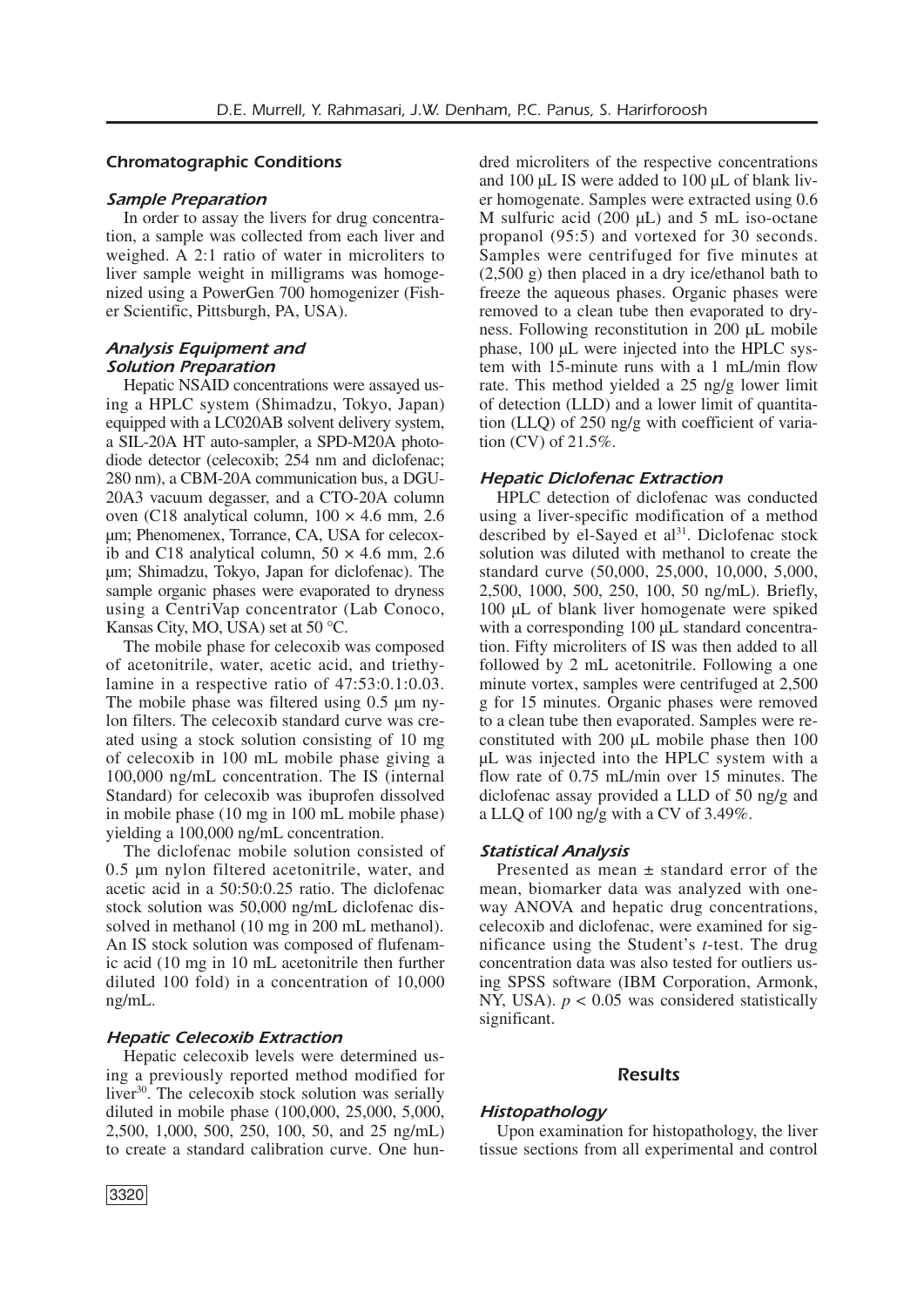groups were found to present without portal or lobular inflammation, alteration in structure, or necrosis (Figure 1). Sections were declared to be within normal histological limits.

#### *Oxidative Stress*

#### *GSH Concentration*

Hepatic GSH levels detected in the vehicle+vehicle group ranged from 8.30 to 10.38 µmol/g and presented with an average concentration of  $9.81 \pm 0.39$  µmol/g. The mean GSH concentration values for each group are shown in Figure 2. The ANOVA did not detect any significance amongst the experiment groups  $(p =$ 0.5779).

#### *Malondialdehyde Concentration*

Quantification of malondialdehyde in the vehicle+vehicle group showed an average of 8.85  $\pm$ 0.46  $\mu$ mol/g and a range of 7.65 to 10.33  $\mu$ mol/g. Figure 3 presents the mean values of malondialdehyde found within the groups. ANOVA revealed no significant difference among the groups ( $p = 0.0579$ ).

#### *Hepatic Celecoxib Concentration*

Table I shows the mean celecoxib concentration in the liver for the vehicle+celecoxib and rebamipide+celecoxib groups. No significance was detected in the difference between group concentrations ( $p = 0.8367$ ).

### *Hepatic Diclofenac Concentration*

The mean diclofenac concentrations quantified in liver samples from both the vehicle+diclofenac and rebamipide+diclofenac groups are displayed in Table II. The presence of rebamipide did not produce a significant difference  $(p = 0.4010)$  in hepatic diclofenac concentration.

# *Discussion*

In our study, the histopathological examination did not reveal any structural changes in the rat livers from any examined group. Similar celecox-



*Figure* 1. Rat hepatic cross sections (H&E stained) from rat groups treated with *(A)* vehicle+vehicle (n = 5), *(B)* vehicle+celecoxib (n = 6), *(C)* vehicle+diclofenac (n = 9), *(D)* rebamipide+vehicle (n = 7), *(E)* rebamipide+celecoxib (n = 7), and  $\sqrt{F}$  rebamipide+diclofenac (n = 5). 10 $\times$  magnification.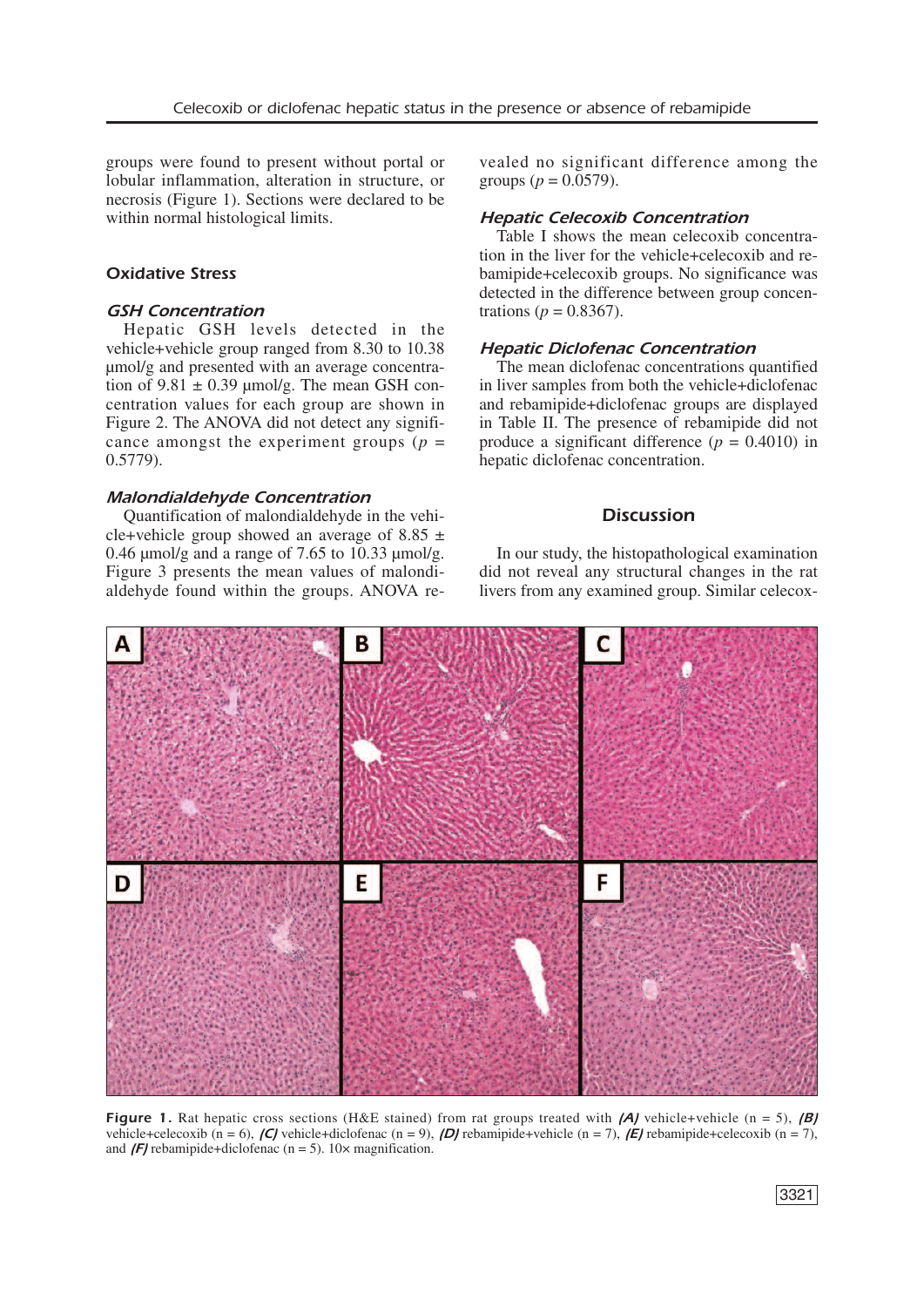

*Figure 2.* Effect of vehicle+vehicle (VEH+VEH, n = 5), vehicle+celecoxib (VEH+CEL, n = 5), vehicle+diclofenac (VEH+DICLO,  $n = 9$ ), rebamipide+vehicle (REB+VEH,  $n = 6$ ), rebamipide+celecoxib (REB+CEL,  $n = 7$ ), and rebamipide+diclofenac (REB+DICLO,  $n = 6$ ) on hepatic GSH concentration. Values not significantly different ( $p > 0.05$ ).

ib results were observed by Ekor et al <sup>32</sup> when dosing rats with 5.7 mg/kg celecoxib over an 11 day period in a design of 5 days dosing: 2 days rest: 4 days dosing. However, in a two week study using 2.5 mg/kg celecoxib twice-a-day, conducted by Sozer's group, inflammation and

necrosis were both observed in the rat livers<sup>15</sup>. Thus, exposure time may have an influence on adverse event occurrence.

While we saw no liver changes in the diclofenac dosed rats, a two-day study consisting of a daily dose of 50 mg/kg intraperitoneal diclofenac pro-



**Figure** 3. Effect of vehicle+vehicle (VEH+VEH, n = 5), vehicle+celecoxib (VEH+CEL, n = 6), vehicle+diclofenac (VEH+DICLO,  $n = 9$ ), rebamipide+vehicle (REB+VEH,  $n = 6$ ), rebamipide+celecoxib (REB+CEL,  $n = 8$ ), and rebamipide+diclofenac (REB+DICLO,  $n = 5$ ) on hepatic malondialdehyde levels. Values not significantly different ( $p > 0.05$ ).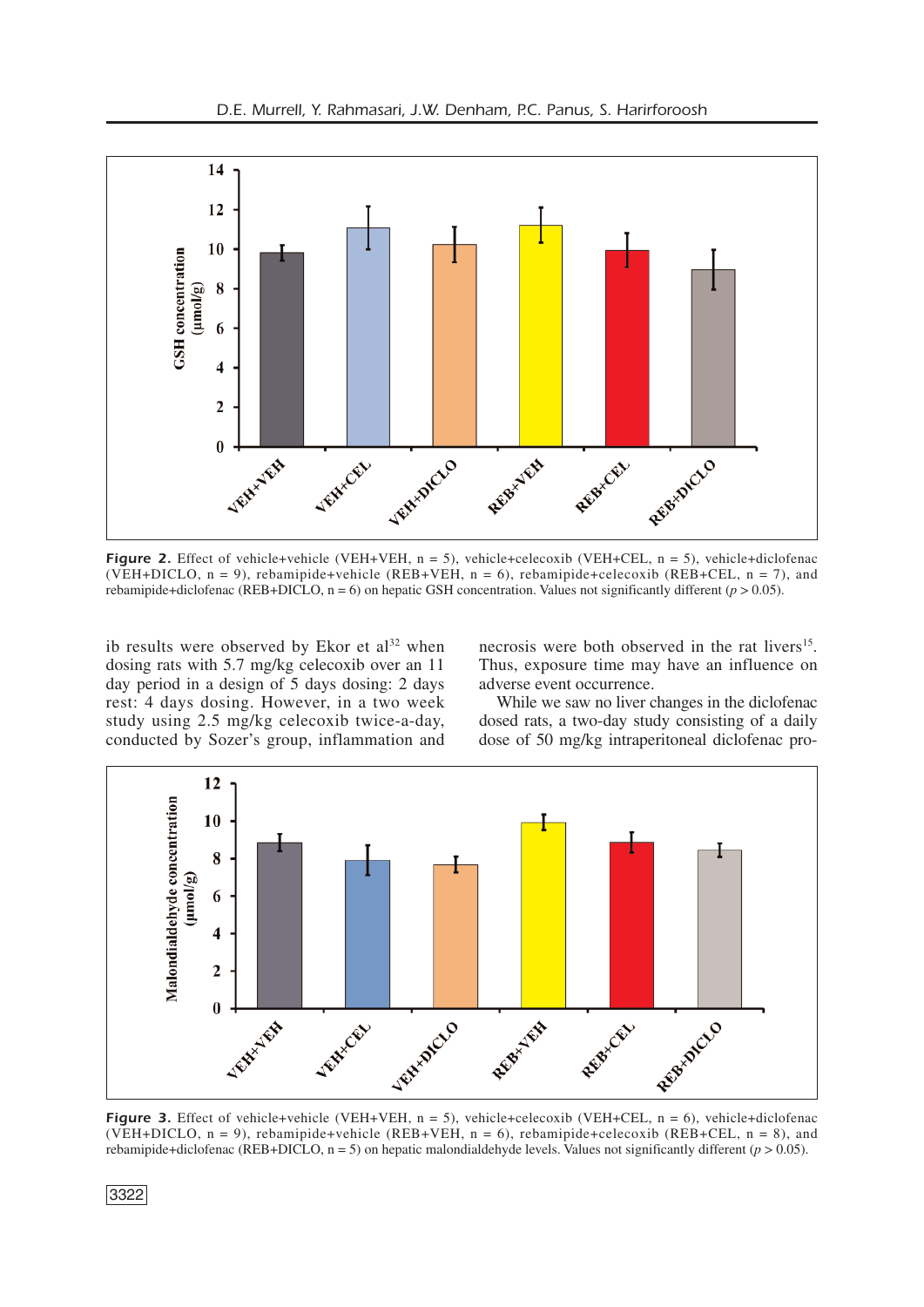*Table I.* The hepatic celecoxib concentration at 24-hours post-dose.

| Group                          | <b>Celecoxib</b><br>(nq/q) |
|--------------------------------|----------------------------|
| Vehicle+celecoxib $(n = 6)$    | $3,280.05 \pm 585.80$      |
| Rebamipide+celecoxib $(n = 6)$ | $3,577.81 \pm 1,263.05$    |

Values not significantly different,  $p > 0.05$ .

duced severe histopathological injury<sup>16</sup>. Diclofenac also showed significant degeneration of hepatocytes, cytoplasmic eosinophilia, and sinusoidal dilatation compared to control groups in a 1 mg/kg a day study following 10 days of treatment 17 . Our results suggest that a single dose of either celecoxib or diclofenac may not produce pathological alterations within a 24-hour period.

There was no observation of increased oxidative stress as observed through depleted GSH. The GSH results concerning celecoxib administration are supported by a study performed by Kirkova et al <sup>33</sup> which saw no significant GSH change in rat liver *in vitro* following incubation with 1 mM celecoxib and the study by Ekor et al <sup>32</sup> in which no hepatic GSH level change was detected. Administration of 150 mg/kg diclofenac did not alter GSH levels in mouse liver at 3 or 17 hours post-dose<sup>26</sup>, which supports the absence of short-term damage even at a high dose. However, in another study<sup>16</sup>, Wistar rats were administered 50 mg/kg intraperitoneal diclofenac for two days and the liver GSH levels in the diclofenac group were significantly reduced compared to control.

Although the absence of an elevated malondialdehyde in our study level indicated an absence of intensified oxidative stress, an increase in plasma malondialdehyde was detected following celecoxib dosing in the Sozer et al study<sup>15</sup>. An oral dose of 100 mg/kg diclofenac elevated plasma malondialdehyde levels almost fourfold<sup>34</sup> and erythrocyte levels of malondialdehyde were in-

*Table II.* The hepatic diclofenac concentration at 24-hours post-dose.

| Group                            | <b>Diclofenac</b><br>(nq/q) |
|----------------------------------|-----------------------------|
| Vehicle+diclofenac $(n = 4)$     | $2,246.20 \pm 641.26$       |
| Rebamipide+ diclofenac $(n = 6)$ | $3,259.51 \pm 944.46$       |

Values not significantly different, *p* > 0.05.

creased 4 days following 10 days of diclofenac dosing<sup>17</sup>. While both compounds have the ability to alter the oxidative stress profile of plasma, our results indicate that neither celecoxib nor diclofenac alter the oxidative stress levels in rat livers following a single dose.

As the hepatic concentration of each NSAID was not significantly altered, rebamipide did not seem to influence the liver distribution of either drug. This outcome was expected for celecoxib as no pharmacokinetic interaction in plasma was noted in an earlier pharmacokinetic interaction study using intravenous dosing of celecoxib, diclofenac, and rebamipide. However, that study showed that diclofenac plasma concentrations were increased when rebamipide was concomitantly administered<sup>3</sup>. Although increased hepatic diclofenac concentrations were observed in our study, the difference did not achieve statistical significance.

There were some limitations in this study. The first being the brevity of drug dosing which may have limited the observation of adverse effects. Treatment duration could be a factor in the absence of negative effects observed elsewhere. Second, high variation within the rebamipide plus diclofenac group concerning hepatic diclofenac concentration may have masked a pharmacokinetic interaction. A larger study population may have shown a significant change in hepatic concentration. A third limitation is a higher CV value for celecoxib due to interfering peaks at low concentrations.

#### *Conclusions*

The administration of celecoxib, diclofenac, rebamipide, or the drugs in combination, over the duration and at the dosages tested, do not produce hepatotoxic outcomes such as histopathological changes or increased oxidative stress. In addition, rebamipide does not alter the hepatic concentration of either NSAID. These outcomes may be important to the understanding of utilizing these NSAIDs as short-term therapies for pain and inflammation.

#### ––––––––––––––––––– *Acknowledgements*

We would like to thank Angela Hanley and Kenny Bullins for their technical assistance. This study was funded by East Tennessee State University, Department of Pharmaceutical Sciences Faculty Startup Funds.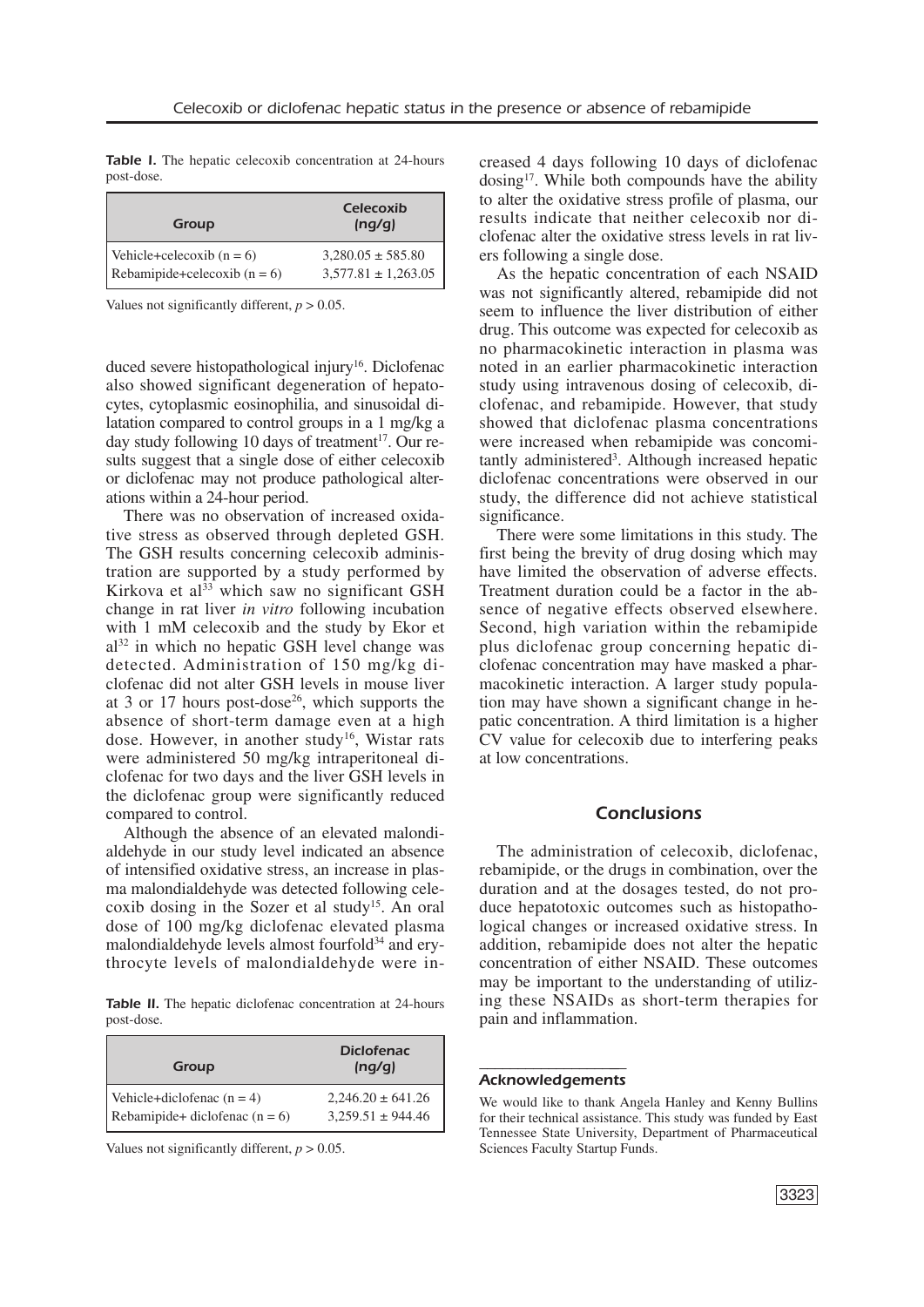### –––––––––––––––––-––– *Conflict of Interest*

The Authors declare that there are no conflicts of interest.

#### *References*

- 1) *SILVERSTEIN FE, FAICH G, GOLDSTEIN JL, SIMON LS, PIN-CUS T, WHELTON A, MAKUCH R, EISEN G, AGRAWAL NM, STENSON WF, BURR AM, ZHAO WW, KENT JD, LEFKOWITH JB, VERBURG KM, GEIS GS*. Gastrointestinal toxicity with celecoxib vs nonsteroidal anti-inflammatory drugs for osteoarthritis and rheumatoid arthritis: the CLASS study: A randomized controlled trial. Celecoxib Long-term Arthritis Safety Study. JAMA 2000; 284: 1247-1255.
- 2) *BUTTGEREIT F, BURMESTER GR, SIMON LS*. Gastrointestinal toxic side effects of nonsteroidal anti-inflammatory drugs and cyclooxygenase-2-specific inhibitors. Am J Med 2001; 110 Suppl 3A: 13S-19S.
- 3) *COOPER DL, WOOD RC, 3RD, WYATT JE, HARIR-FOROOSH S*. Pharmacokinetic interactions between rebamipide and selected nonsteroidal anti-inflammatory drugs in rats. Eur J Pharm Sci 2014; 53: 28-34.
- 4) *WOOD RC, 3RD, WYATT JE, BULLINS KW, HANLEY AV, HANLEY GA, DENHAM JW, PANUS PC, HARIRFOROOSH S*. Effects of rebamipide on nephrotoxicity associated with selected NSAIDs in rats. Eur J Pharmacol 2013; 720: 138-146.
- 5) *REILLY TP, BRADY JN, MARCHICK MR, BOURDI M, GEORGE JW, RADONOVICH MF, PISE-MASISON CA, POHL LR*. A protective role for cyclooxygenase-2 in druginduced liver injury in mice. Chem Res Toxicol 2001; 14: 1620-1628.
- 6) *EL-MEDANY A, MAHGOUB A, MUSTAFA A, ARAFA M, MORSI M*. The effects of selective cyclooxygenase-2 inhibitors, celecoxib and rofecoxib, on experimental colitis induced by acetic acid in rats. Eur J Pharmacol 2005; 507: 291-299.
- 7) *TANG C, SHOU M, MEI Q, RUSHMORE TH, RODRIGUES AD*. Major role of human liver microsomal cytochrome P450 2C9 (CYP2C9) in the oxidative metabolism of celecoxib, a novel cyclooxygenase-II inhibitor. J Pharmacol Exp Ther 2000; 293: 453- 459.
- 8) *COOPER DL, MURRELL DE, CONDER CM, PALAU VE, CAMPBELL GE, LYNCH SP, DENHAM JW, HANLEY AV, BULLINS KW, PANUS PC, SINGH K, HARIRFOROOSH S*. Exacerbation of celecoxib-induced renal injury by concomitant administration of misoprostol in rats. PLoS One 2014; 9: e89087.
- 9) *LAINE L, TAKEUCHI K, TARNAWSKI A.* Gastric mucosal defense and cytoprotection: bench to bedside. Gastroenterology 2008; 135: 41-60.
- 10) *ARAKAWA T, KOBAYASHI K, YOSHIKAWA T, TARNAWSKI A*. Rebamipide: overview of its mechanisms of action and efficacy in mucosal protection and ulcer healing. Dig Dis Sci 1998; 43: 5S-13S.
- 11) *ISHIHARA T, TANAKA K, TASHIRO S, YOSHIDA K, MIZUSHIMA T*. Protective effect of rebamipide against celecox-

ib-induced gastric mucosal cell apoptosis. Biochem Pharmacol 2010; 79: 1622-1633.

- 12) *KIM JH, PARK SH, CHO CS, LEE ST, YOO WH, KIM SK, KANG YM, REW JS, PARK YW, LEE SK, LEE YC, PARK W, LEE DH*. Preventive efficacy and safety of rebamipide in nonsteroidal anti-inflammatory drug-induced mucosal toxicity. Gut Liver 2014; 8: 371-379.
- 13) *NAITO Y, YOSHIKAWA T*. Rebamipide: a gastrointestinal protective drug with pleiotropic activities. Expert Rev Gastroenterol Hepatol 2010; 4: 261-270.
- 14) *KUDUR MH, HULMANI M.* Rebamipide: A Novel Agent in the Treatment of Recurrent Aphthous Ulcer and Behcet's Syndrome. Indian J Dermatol 2013; 58: 352-354.
- 15) *SOZER S, DINIZ G, LERMIOGLU F*. Effects of celecoxib in young rats: histopathological changes in tissues and alterations of oxidative stress/antioxidant defense system. Arch Pharm Res 2011; 34: 253-259.
- 16) *BARAVALIA Y, VAGHASIYA Y, CHANDA S*. Hepatoprotective effect of Woodfordia fruticosa Kurz flowers on diclofenac sodium induced liver toxicity in rats. Asian Pac J Trop Med 2011; 4: 342-346.
- 17) *INAL S, KABAY S, CAYCI MK, KURU HI, ALTIKAT S, AKKAS G, DEGER A*. Comparison of the effects of dexketoprofen trometamol, meloxicam and diclofenac sodium on fibular fracture healing, kidney and liver: an experimental rat model. Injury 2014; 45: 494-500.
- 18) *PALIPOCH S, PUNSAWAD C, KOOMHIN P, SUWANNALERT P*. Hepatoprotective effect of curcumin and alpha-tocopherol against cisplatin-induced oxidative stress. BMC Complement Altern Med 2014; 14: 111.
- 19) *AYALA A, MUNOZ MF, ARGUELLES S*. Lipid peroxidation: production, metabolism, and signaling mechanisms of malondialdehyde and 4-hydroxy-2 nonenal. Oxid Med Cell Longev 2014; 2014: 360438.
- 20) *CHAKRABORTY S, KAR SK, ROY K, SENGUPTA C*. Exploring effects of different nonsteroidal antiinflammatory drugs on malondialdehyde profile. Acta Pol Pharm 2006; 63: 83-88.
- 21) *FREITINGER SKALICKA Z, ZOLZER F, BERANEK L, RACEK J*. Indicators of oxidative stress after ionizing and/or non-ionizing radiation: superoxid dismutase and malondialdehyde. J Photochem Photobiol B 2012; 117: 111-114.
- 22) *YOON HS, LEE KM, LEE KH, KIM S, CHOI K, KANG D*. Polycyclic aromatic hydrocarbon (1-OHPG and 2 naphthol) and oxidative stress (malondialdehyde) biomarkers in urine among Korean adults and children. Int J Hyg Environ Health 2012; 215: 458- 464.
- 23) *ALTINKAYNAK K, SULEYMAN H, AKCAY F*. Effect of nimesulide, rofecoxib and celecoxib on gastric tissue glutathione level in rats with indomethacin-induced gastric ulcerations. Pol J Pharmacol 2003; 55: 645-648.
- 24) *TANG W, STEARNS RA, WANG RW, CHIU SH, BAILLIE TA*. Roles of human hepatic cytochrome P450s 2C9